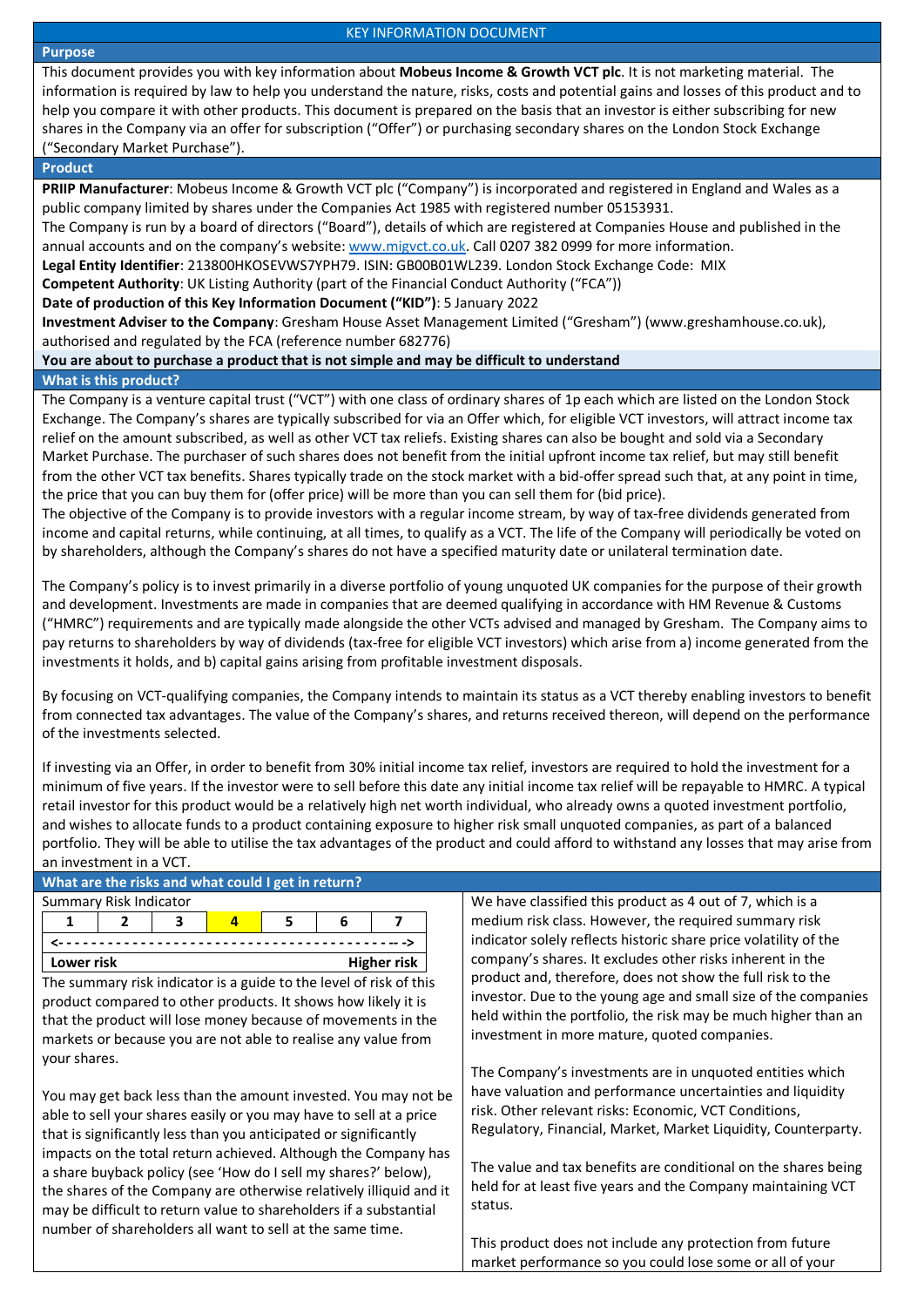The summary risk indicator assumes you keep the product for a minimum of five years. The actual risk and returns can vary significantly if you sell your shares before this date. investment. At the most extreme, you could lose your entire investment. **Performance scenarios Investment of £10,000** Scenarios **1 year** 3 years 5 years 5 years (Recommended minimum holding period) **Stress scenario What you might get back after costs** £3,373 £3,782 £2,984 Average return each year **-66%** -28% -21% **Unfavourable scenario** N **What you might get back after costs**  $\left| \right.$  £9,937  $\left| \right.$  £12,234  $\left.$  £15,735 Average return each year  $\vert$  -1%  $\vert$  7%  $\vert$  9% **Moderate scenario** | What you might get back after costs | £11,764 | £16,647 | £23,558 Average return each year **18%** 18% 19% 19% 19% **Favourable scenario** What you might get back after costs  $\left| \begin{array}{cc} \text{f14,447} \\ \text{f23,499} \end{array} \right|$  £36,588 Average return each year **44%** 44% 33% 30% This table shows the money you could get back over the next one, three and five years, under different scenarios, assuming that you invest £10,000. Investors who invest via an Offer should note that the data has not been adjusted for the impact of Offer costs of up to 3.00% or for the likely difference (currently 5%) between the offer price paid for the shares and the share price at which you could sell – See 'How do I sell my shares?' section below. The scenarios shown illustrate how your investment could perform. You can compare them with the scenarios of other products. The scenarios presented are an estimate of future performance based on evidence from the past (share price total return (including This product can be realised, but it may be costly to do so in the short-term. It is particularly difficult to estimate how much you would get back if you sell before the end of the recommended minimum holding period. You can sell your shares early but you may make a large loss if you do so and will lose your tax reliefs. Whenever you attempt to sell, your maximum loss would be that you would lose all of your investment. The figures shown include all the costs of the product itself, but may not include all the costs that you pay to your adviser or distributor. The figures do not take into account your

**the future cannot be accurately predicted. The scenarios shown**  which may also affect how much you get back. Past performance of an investment is not necessarily a guide to its performance in the future. The data above is derived from the past 5 years' performance. It principally reflects the successful application of a strategy to invest primarily in financing management buyouts (MBOs), which yielded good returns for shareholders. From November 2015, VCTs were no longer permitted to fund MBO investments, but can retain those acquired prior to that date. Instead, a VCT must now invest in smaller younger companies that can carry higher risk, albeit with the prospect of higher but more volatile returns. These smaller and younger companies now represent more than 60% of the portfolio value.

personal tax situation, or any VCT tax reliefs you may receive,

**What happens if Mobeus Income & Growth VCT plc is unable to pay out?** 

dividends) over the last five years) on how the value of this investment could change. They are not an exact indicator. What your return is will vary depending on how the stock market and the Company performs and how long you keep the investment. The value of shares can go down as well as up and you may not get back the full amount you invested. **Market developments in** 

**are only an indication of some of the possible outcomes based** 

The stress scenario shows what you might get back in extreme stock market circumstances but it does not take into account a situation where you are unable to realise any value from your

**on recent returns. Actual returns could be lower.**

If the Company is unable to pay out, you might lose all of your investment. As a shareholder of the Company, you would not be able to make a claim to the Financial Services Compensation Scheme in the event that you lose money on your shares in the Company.

**What are the costs?**

shares.

The reduction in yield ("RIY") shows what impact the total costs you pay will have on the investment return that you might get. The total costs take into account one-off, ongoing and incidental costs. The amounts shown here are the cumulative costs of the product itself for three different holding periods. The figures assume that you invest £10,000. The figures are estimates and may change in the future.

The person selling you or advising you about this product may charge you other costs. If so, this person will provide you with information about these costs, as well as other costs such as any applicable taxes, and show you the impact that all such costs will have on your investment over time.

| Investment of £10,000                   | 1 year | 3 years | 5 years (Recommended    |
|-----------------------------------------|--------|---------|-------------------------|
| Scenarios                               |        |         | minimum holding period) |
| Offer – Total costs                     | 702    | 1,990   | 4.307                   |
| Offer - Impact on return (RIY) per year | 7.02%  | 4.55%   | 4.05%                   |
| Secondary Market Purchase - Total costs | 328    | 1.431   | 3.471                   |